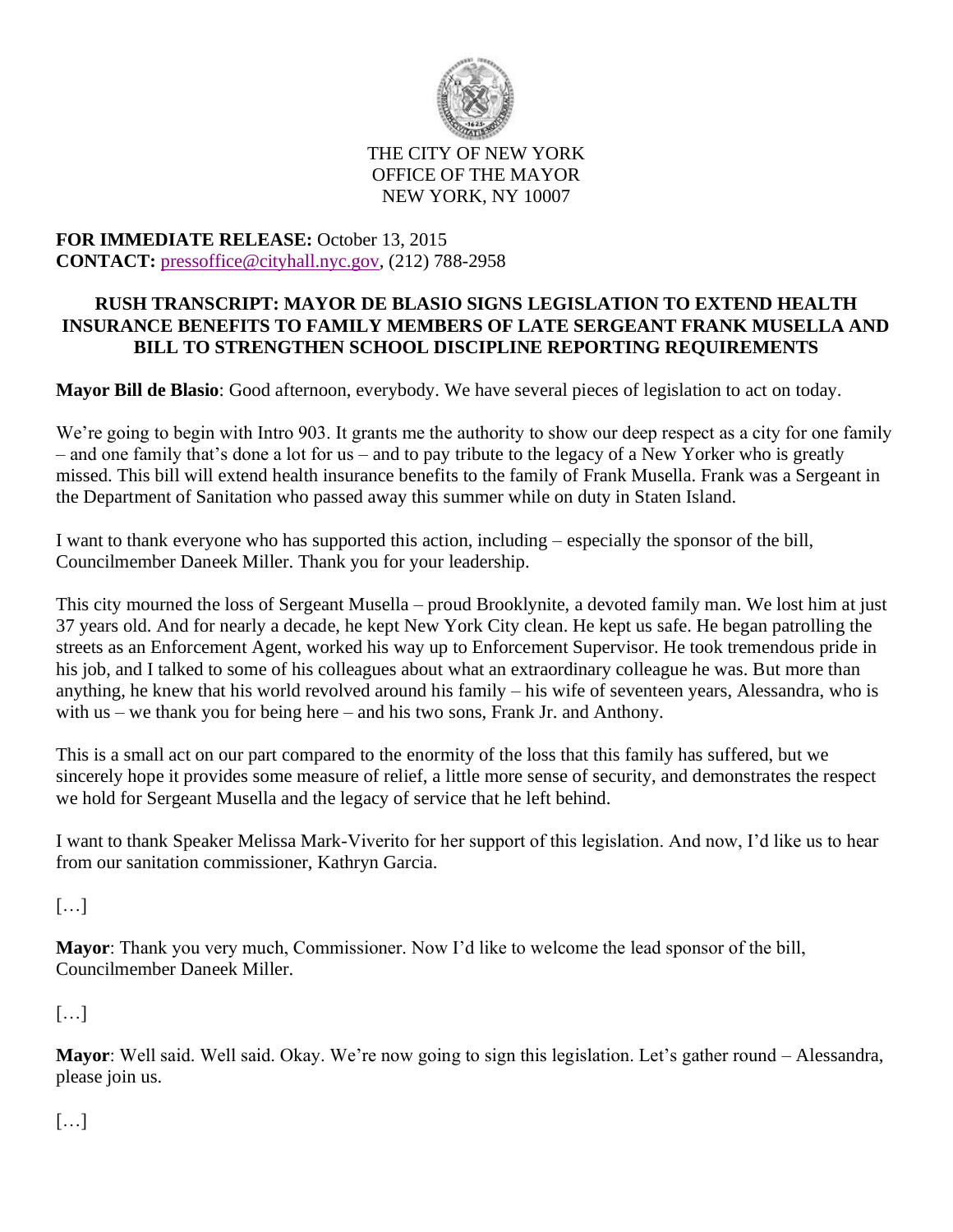**Mayor**: Okay. Next, we have Intro 730, which strengthens our efforts to ensure fairness and safety in our public schools. Lead sponsor, Councilmember Vanessa Gibson, and cosponsor, Councilmember Corey Johnson – I thank them for their leadership.

I look at this legislation very personally. When I was a public school parent –which only ended in June, I'd like to say – I always wanted to know, and Chirlane always wanted to know, that Dante and Chiara were safe and that they were learning in a positive and supportive environment. I think parents in every part of this city seek that, and it's our obligation to give them that peace of mind and give all our children that opportunity. And we know that our students with disciplinary issues often lack the skills – not the will – they often lack the skills to behave, meaning they have not been shown the right way to handle some of their challenges, and a right way to handle the challenging environment they are in.

We want to help instill those skills, those values in our children. We believe in adopting policies to get to the root causes of disciplinary problems. We're working to lift up our children and lift up our schools, not to hold them down through overly harsh punishments that cause harm unto themselves.

Thankfully, there's been some real progress in recent years. Overall crime in schools has decreased 29 percent since the 2011-2012 school year, compared to the school year that ended this last June. And disciplinary action, too – we've seen real progress: suspensions down by 36 percent; arrests by school safety division down 68 percent. So there is some real progress overall, but there's some profound challenges still, including the real troubling disparities in the treatment of our students depending on race and their special needs status.

We've assembled an expert group – a leadership team on school climate and discipline that's provided tremendous assistance to us in thinking about the kind of reforms and changes we need to make. I want to thank the members of the leadership team who are with us here today for the great work you're doing, and for being so committed to our students.

They've recommended a number of ways to further improve our school climate, and Intro 730 is one of the team's recommendations specifically. The bill requires new reporting, and greater transparency related to disciplinary measures. We'll be able to better monitor where suspensions, arrests, and summonses are concentrated, so that we can target resources where they are most needed, to get, again, to the root causes. And we look forward to finding and eliminating inconstancies and disparities in the punishment of students, ensuring that our school disciplinary practices are both equitable and effective.

This work will go hand in hand with a new focus on teaching social, emotional, and behavioral skills. We'll be announcing some additional steps in this direction in the very near future. Our school communities are so profoundly important to us and obviously to the future of this city. Our children need to feel safe and supported in each and every neighborhood – in each and every ZIP code of this city.

I want to thank so many people who contributed to getting us to this point with this legislation, including Speaker Melissa Mark-Viverito; our schools chancellor, Carmen Farina; our NYPD commissioner, Bill Bratton; the chair of the City Council Education Committee, Danny Dromm; and now, again, my honor to introduce the lead sponsor who also happens to be the chair of the Committee on Public Safety – Councilmember Vanessa Gibson.

[…]

**Mayor**: Thank you very, very much. And we are good to sign the bill into law.

[…]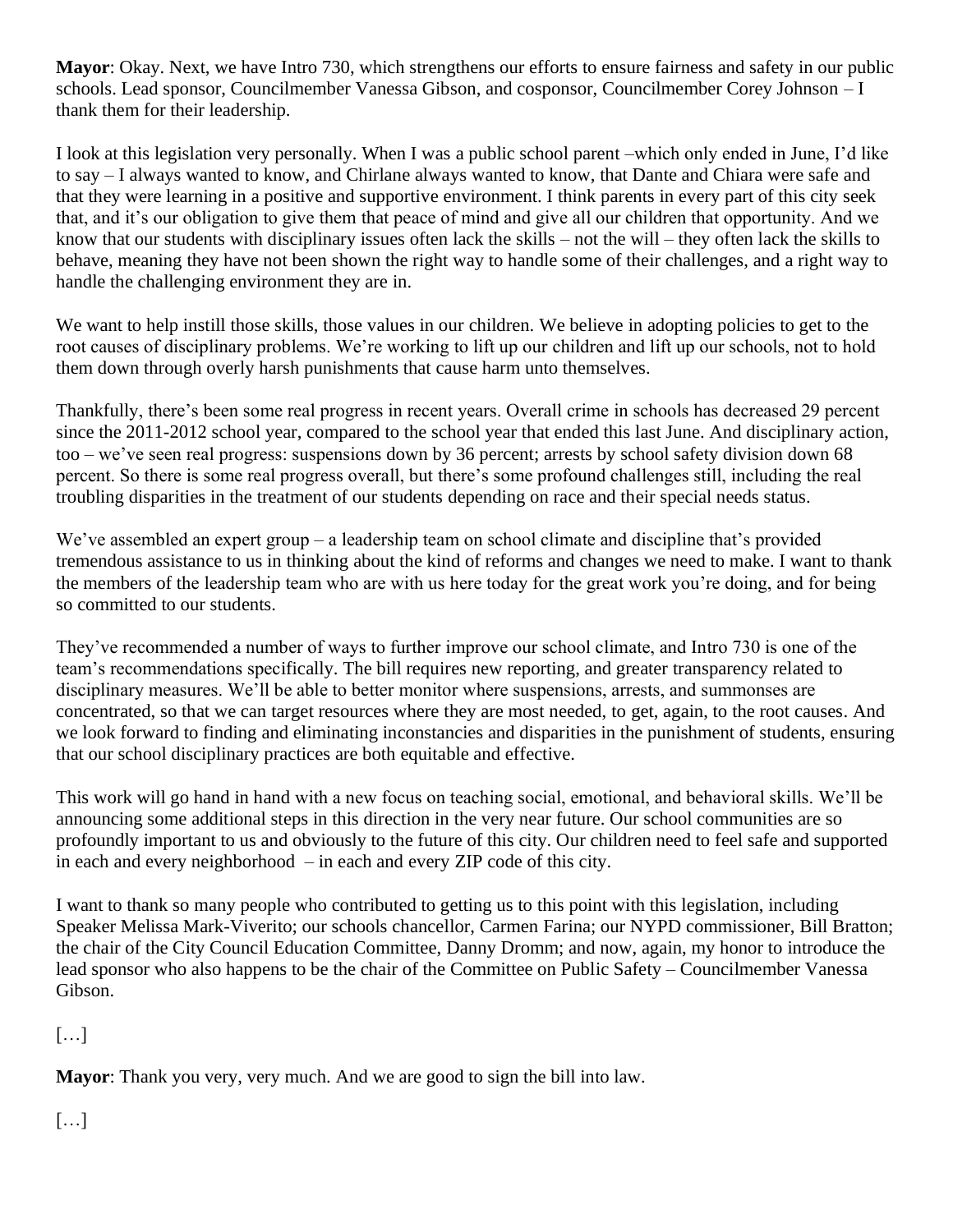**Mayor**: Now, we're going to talk about – hold the hearing portion of the procedure on legislation that will protect New Yorkers; that will protect the lives of New Yorkers; that will protect the quality of life of our fellow New Yorkers. And this is Intros. 917-A, 885, and 897; they're all part of the city's strong response to a new challenge – the spike of K-2 usage on our streets.

I want to thank the sponsor, Speaker Melissa Mark-Viverito, and fellow sponsors Councilmember Ruben Wills and Councilmember Dan Garodnick.

K-2 is poisoning so many of our fellow New Yorkers – it's as simple as that. Particularly some of our most vulnerable fellow New Yorkers – residents of some of our poorest neighborhoods; folks who have real challenges, like those who live in our homeless shelters; folks who are struggling with mental illness. This is a scourge that unfortunately has hit those who already had tremendous challenges.

We're using every public health tool, every law enforcement tool at hand for an aggressive response – shutting down the stores of those who sell K-2, connecting back to the sources, and making sure that people who are using K-2 have an opportunity to get treatment and support. And we've been focusing on the neighborhoods where the problem is most severe.

But we needed more. We needed additional tools to do this job effectively, and this legislation – these various pieces of legislation are really coming to the rescue of the people of this city.

This legislation criminalizes the manufacturer of K-2, the possession with intent to sell, and the sale of the drug. Selling K-2 will now be a misdemeanor punishable by up to a year in jail and up to \$15,000 in additional penalties. And the bills make selling K-2 the cause to suspend or revoke a business' license to sell cigarettes, thereby sending a clear message to smaller stores in our neighborhoods – neighborhood delis and bodegas which, unfortunately, in too many neighborhoods have been the common sale point for K-2. They want to stay open – the presence of K-2 will be a reason for them to be closed. And finally, the legislation allows restraining and closing orders to be issued against stores that repeatedly sell K-2 – so, a variety of tools that we've needed.

And all of these new laws send the same message: we won't tolerate K-2 in New York City. We're going to use every tool at our disposal to fight it, and to make it very clear to anyone who engages in criminal activity related to K-2 will be prosecuted.

And there's now real teeth in the laws. When these bills take effect, those who engage in these criminal activities will now be confronting the greatest police force in this country – the greatest police force on this Earth – with laws backing them up so they can do this enforcement work.

I want to thank so many people who helped get us to this day, including Commissioner Mary Bassett of the Department of Health; Liz Glazer, our Director of the Mayor's Office of Criminal Justice; again, Speaker Mark-Viverito, Councilmember Garodnick, Councilmember Wills, Councilmember Cohen – all of them. And now, it is my pleasure to introduce someone who's been on the frontline already with the tools we have now, fighting this fight – our Commissioner for Consumer Affairs, Julie Menin.

 $[\ldots]$ 

**Mayor**: Thank you very much, Commissioner, and I know you will use these tools aggressively, as always. We thank you for that.

I'm just going to say a few words in Spanish. I want to emphasize that we have held the public hearing element of the procedure here today. There's going to be a separate bill signing ceremony coming up in the coming days. Obviously this is a – these bills are of great importance, and there's going to be a separate ceremony to highlight them.